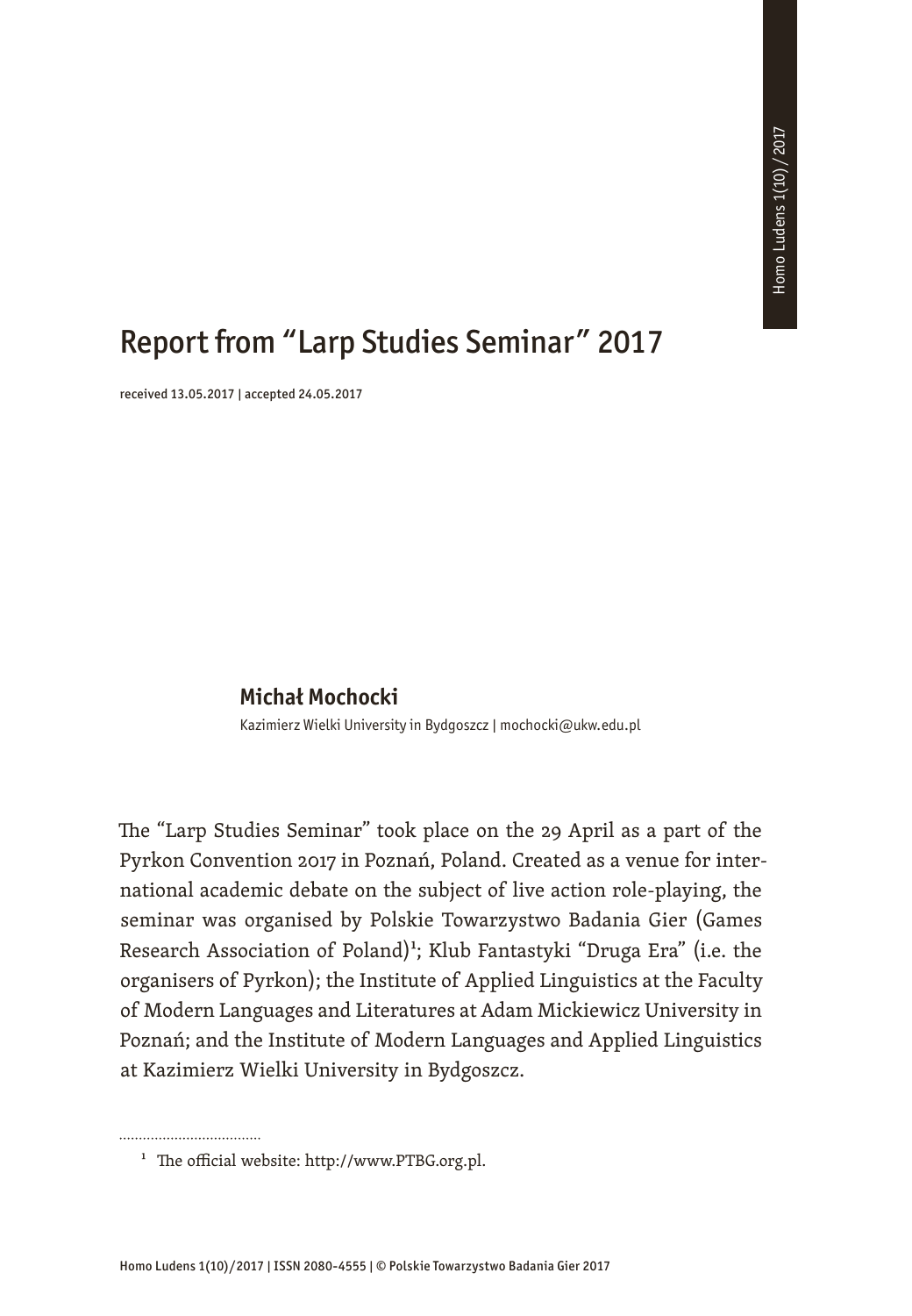## The official website of the event reads as follows:

The discussion of larp as a medium, entertainment, form of art, and social phenomenon has been developed for the last 20 years. It was initiated by the larping community in the Nordic countries, in which the international exchange of ideas, practices and theories has focused mainly on the Knutepunkt/Solmukohta convention, held annually since 1997. Shaped primarily by practitioners (designers, writers, organisers, players, drama educators), the Nordic larp discourse was co-created by academicians, it utilised academic theories, and it has itself influenced scholarly research worldwide. The multimodal and multi-faceted nature of larp requires an interdisciplinary approach, which is reflected in publications from many fields of humanistic and social studies, and even some within the sciences (e.g. systems science).

The need for research on live role-playing has increased significantly in recent years, when larp became a part of well-established industries such as tourism, education, event organisation, experience design, and media entertainment. In fact, it has become an industry of its own, with an increasing number of publications, awards, grant projects and specialist conferences. The rapid growth, professionalisation and public recognisability of this form of art timed with the rise in scholarly research on non-digital role-playing (and with the appearance of larp-related courses in academic curricula). Papers on larp have regularly been published in *International Journal of Role-Playing*, *Analog Game Studies*, and *Wyrd Con Companion*, and presented at conferences dedicated to game studies, such as "DiGRA RPG Summit" and "CEEGS", only to mention the most important ones.

Speakers invited to the "Larp Studies Seminar" have a double expertise as larp specialists, combining the rigour of academic research with an extensive practical experience as larp creators. They all have made significant contributions to the larp literature, and now they will discuss the current state of "larpology" and its prospects of future development (Pyrkon.com, 2017).

**Dr. J. Tuomas Harviainen** (Hanken School of Economics, Finland) in his talk "Designing for Awesomeness, or Designing for Experiences?" discussed the recent trends in commercial and non-commercial larp design, including the increasing professionalisation, documentation, serialisation, and accessibility efforts.

**Prof. Annika Waern** (Uppsala University, Sweden) followed the same thread in "Genre Shifts as Larp Goes Mainstream", approaching the topic from the perspective of activity design. She drew attention to the problems of aligning multiple elements in larp: story, mechanics, players and designers, both in-game and off-game, which she demonstrated on the examples of *Inside Hamlet* and *College of Wizardry*.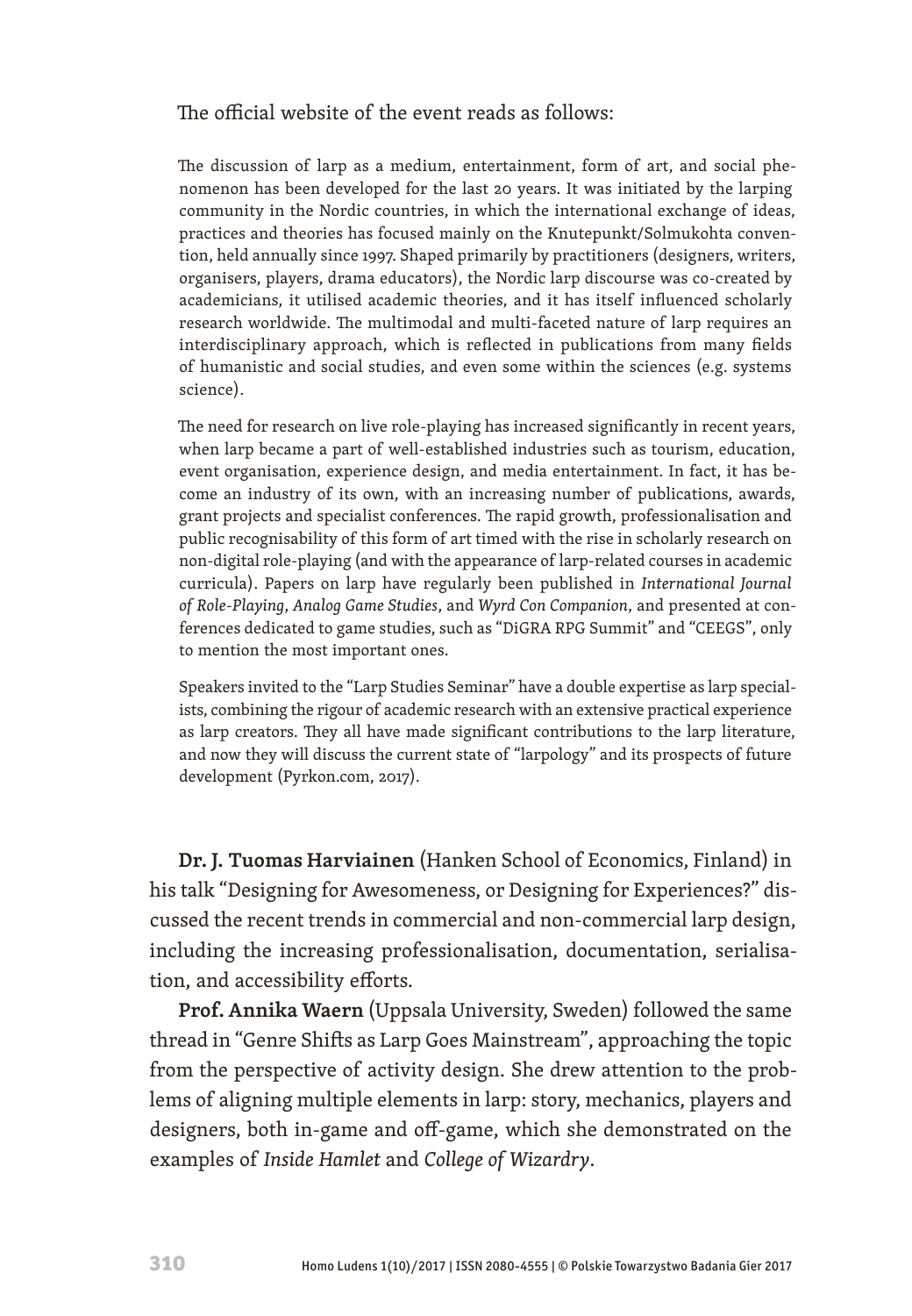**Dr. Rafael Bienia** (Maastricht University, Netherlands) in "Future Larp Design, Research and Practice: Towards Next Generations of Role-playing" called for a better integration of larp research and design practice in the search for innovation. He discussed several successful and failed attempts at innovating in larps, as well as the underutilised and frequently unrealised potentials of small details such as age gaps between players.

**Dr. Yaraslau Kot** (Belarussian State University, Belarus) in "Larp Research in the ex-USSR Region" presented an overview of the Russianspeaking research on role-playing games and activities, which dates as far back as the 19<sup>th</sup> century, and was developed extensively in the Soviet and pre-Soviet eras as an institutionalised approach to education and therapy.

**Mgr Piotr Milewski** (Kazimierz Wielki University, Poland) in "Everyday Larping – Designing Larps for Non-gamers" reached for Wolfgang Walk's DDE model and his own professional experience to lay down a framework for the design of role-playing games for non-gamers, such as museum visitors looking for a low-entry level entertainment – and without character sheets.

**Mgr Krzysztof Chmielewski** (Kazimierz Wielki University, Poland) in "How (Not to) Kill the Cat – Larpcraft vs. Creativity in Larp Design Teaching" shared his experiences from three years or teaching larp design to freshman students of Game Studies & Design. In his view, the most successful approach consisted in small-format lab exercises testing a variety of design ideas, with the paramount importance of designing for meaningful choice.

**Dr. Augustyn Surdyk** (Adam Mickiewicz University, Poland) and **Dr. Jerzy Szeja** (Games Research Association of Poland) in "Reflections of Practitioners. Students Taking Part in School Larps in the Years 1999–2017 and Their Transformations" focused on changes in the attitudes of students who played larps run by their teacher (Dr. Szeja) in a Polish high-school. Over the span of 18 years, it has been increasingly easy for students to grasp the idea of larp and to immerse in fantasy worlds, whereas their interest in (and knowledge of) historical periods has been on the decline. Other increasing trends were the prioritisation of in-character personal goals over collective / social ones, and winning the game over immersing in the play. Also, an after-hours school larp would attract more students 15 years ago than it does now, slowly losing competition with other forms of entertainment.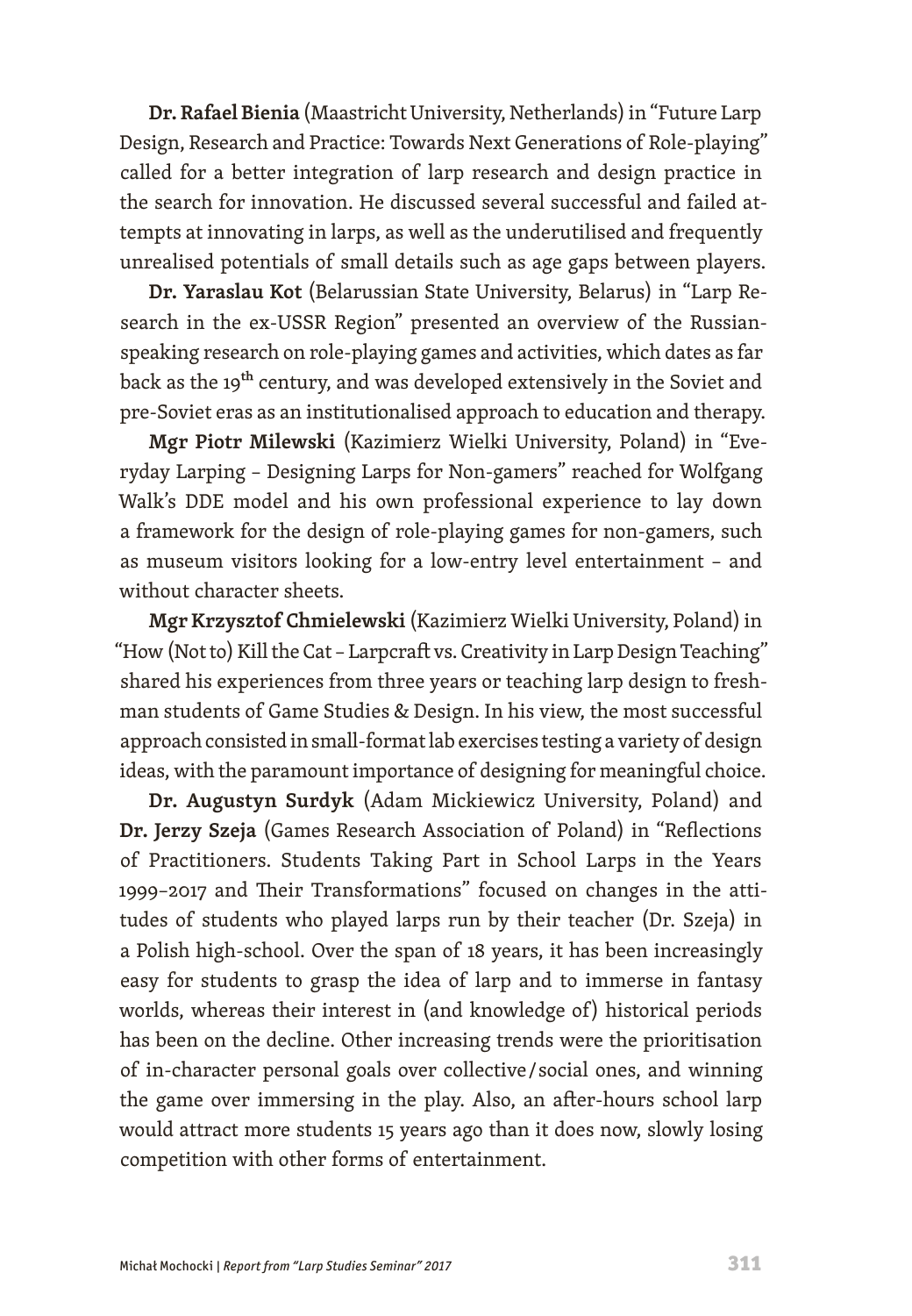**Dr. Michał Mochocki** (Kazimierz Wielki University, Poland) chaired the panel discussion "Academic Larp Studies: Methods & Approaches", its aim being to debate the current state and delineate the future of larp research. In the search for the methodological identity and scope of larp studies, the panel was asked two major questions, or in fact one question in two variations:

1. "Do we need academic **larp studies** as a separate field", distinguished from studies on tabletop and online roleplaying? There seems to be a universal agreement that:

- larp deserves its own subfield of academic enquiry;
- larp studies should be informed by game studies and play studies;
- larp studies is open for various methodologies, depending on the needs of specific research;

2. "Do we need **academic** larp studies as a separate field", distinguished from the non-academic theory and practical considerations developed in the community?

- non-academic larp criticism is highly valuable for academic researchers;
- scholars may also develop valuable larp theory without first-hand practical experience;
- larp studies as a field benefits from constant exchange of ideas between scholars and practitioners;
- actually, it is typical of larp scholars to be both academics and practitioners (players, designers, educators);
- the academic is often inseparable from the practical, especially in the discussion of design.

Another set of questions concern the future of "Larp Studies Seminar" as an event, if it is to be continued. Should it keep its focus on larp, or broaden its scope to include tabletop and online role-playing? Should it stay strictly academic, or start inviting non-academic speakers? Should it stay associated with the Pyrkon Convention, become part of the annual GRAP conference on the "Culture-Generative Function of Games" cycle<sup>2</sup>, or seek an independent life of its own?

<sup>2</sup> The official website of the cycle: http://www.gry.konferencja.org.